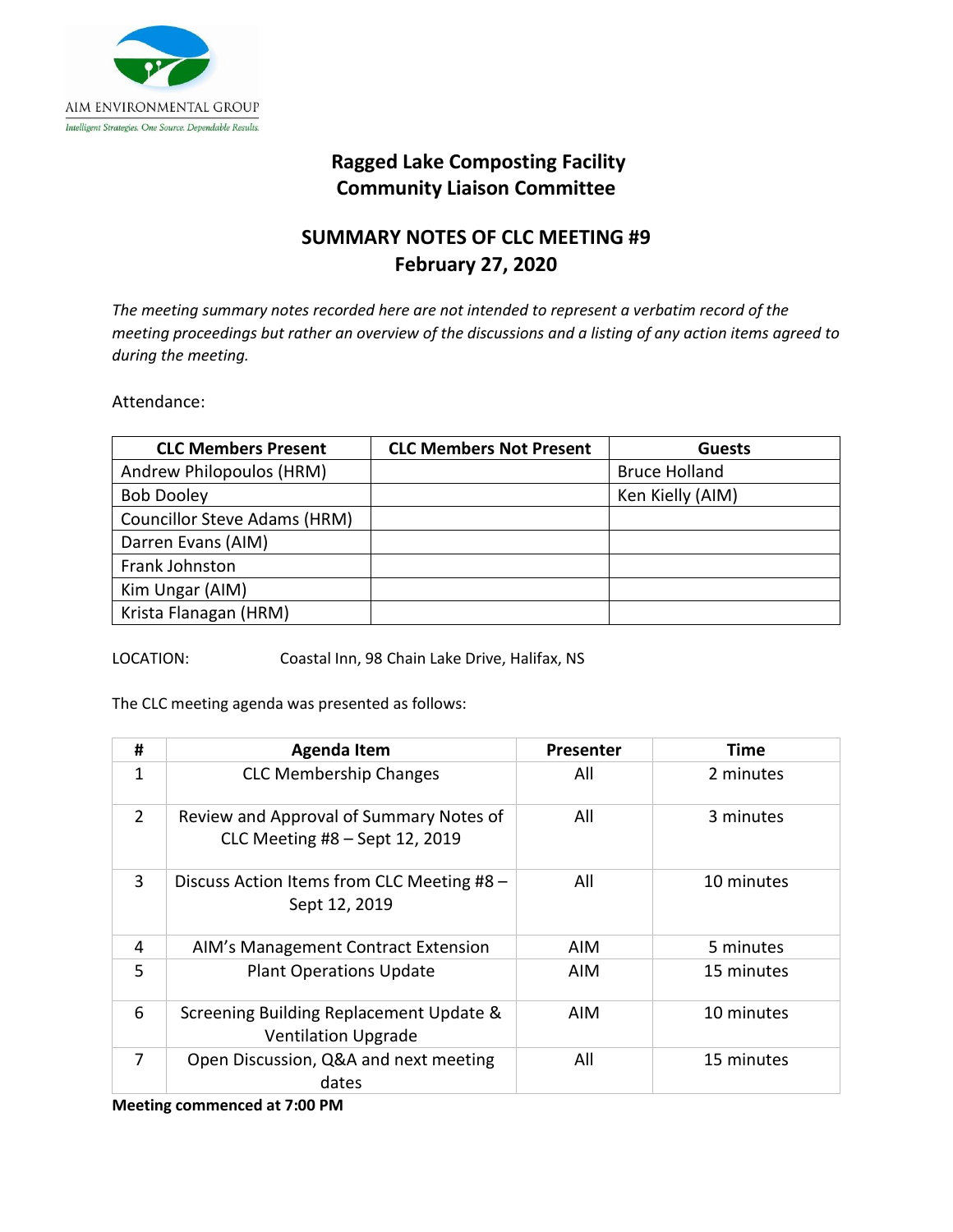

## **Summary of CLC Meeting Discussions**

| #   | Item                                                                                                                                                                                                                                                                                        | <b>Action</b>                                                        |
|-----|---------------------------------------------------------------------------------------------------------------------------------------------------------------------------------------------------------------------------------------------------------------------------------------------|----------------------------------------------------------------------|
| 9.1 | Introductions went around. Guests invited to the CLC included Ken<br>Kielly (AIM) and Bruce Holland.<br>K. Ungar advised of CLC Membership Changes including Maureen<br>Yeadon's resignation from the CLC. The CLC will require a new                                                       | Members to consider<br>potential candidates<br>within the area       |
|     | member to fill her spot. AIM is committed to providing a tour and<br>CLC documents to potential candidates.                                                                                                                                                                                 |                                                                      |
| 9.2 | Copies of the Summary Notes of Meeting #7 were distributed and<br>reviewed by the Committee. The notes were approved and<br>seconded as recorded.                                                                                                                                           |                                                                      |
| 9.3 | K. Ungar advised that the website has been updated with current<br>monthly reports and meeting documents.                                                                                                                                                                                   | K. Ungar to continue<br>to upload CLC<br>documents to AIM<br>website |
| 9.4 | K. Ungar stated it has been difficult to keep continuing to issue the<br>"Notice cards" at the Irving as the cards keep getting misplaced.<br>There were minimal numbers given out. The notice however is still<br>posted in the window. No further questions from the Committee.           |                                                                      |
| 9.5 | K. Ungar posed the question to the CLC about adjusting the<br>schedule of meetings and if there are no planned or critical updates<br>then move to biannual meetings instead of quarterly.                                                                                                  |                                                                      |
|     | K. Ungar asked for motion to continue the CLC along with the<br>current memberships for another year due to an extension of AIM's<br>management contract until March 31, 2021. Bob motioned to<br>continue, and it was accepted.                                                            |                                                                      |
| 9.6 | K. Ungar provided a plant operation update. There were 2 odour<br>complaints filed in 2019 in the first quarter. No complaints have<br>been received to date.                                                                                                                               |                                                                      |
| 9.7 | AIM's Annual Report is due March 15th                                                                                                                                                                                                                                                       |                                                                      |
| 9.8 | S. Adams inquired further about the complaints in 2019. K. Ungar<br>explained that both were issued by Frank and one of them HRM<br>inspected the site after the complaint, which confirmed the site<br>was not generating odours but that the odours were generated<br>from a nearby site. |                                                                      |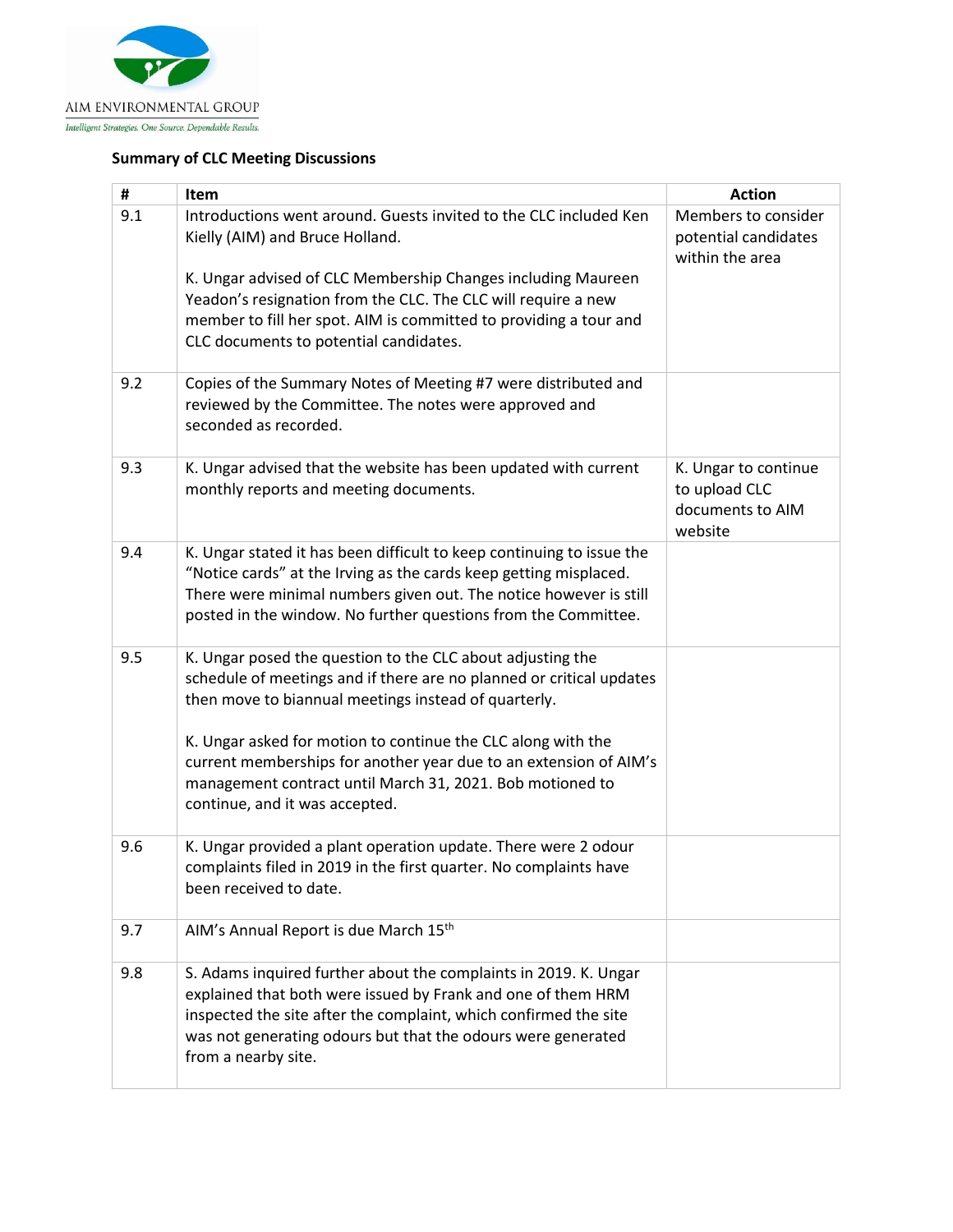

| 9.9  | The 2019 year-end processing stats were presented by K. Ungar.<br>Compost amounts fluctuated during the year.                                                                                                                                                                                                                                                                                                                                                                                                                       |  |
|------|-------------------------------------------------------------------------------------------------------------------------------------------------------------------------------------------------------------------------------------------------------------------------------------------------------------------------------------------------------------------------------------------------------------------------------------------------------------------------------------------------------------------------------------|--|
| 9.10 | A. Philopoulos posed question about how the plant operations<br>were impacted with Hurricane Dorian. D. Evans explained that it<br>wasn't a huge impact and it was good to receive more trees for the<br>bulking component of the compost material. Tonnages were also<br>higher than normal during this time but there were no processing<br>issues.                                                                                                                                                                               |  |
| 9.11 | K. Ungar stated that the Screening Building Roof Replacement<br>Project was complete. The screening building had been completely<br>emptied and cleaned of material before demolition to minimize<br>odor issues. The project began in September with the final building<br>inspection completed on November 1, 2019. The project went well.<br>Bruce Holland asked if it was constructed with the same material. K.<br>Ungar explained it was a similar tarp however there were all new<br>trusses, tarps, and lighting installed. |  |
| 9.12 | K. Ungar explained that the ventilation will be upgraded in the<br>screening building. There are currently 6 exhaust fans going to the<br>biofilter and the plan is to increase the speed of the exhaust fans. K.<br>Kielly explained that the fan speeds have positive implications for<br>the community and for the building site as they help to trap in<br>odours in the biofilter properly.                                                                                                                                    |  |
| 9.13 | Open Discussion:<br>K. Ungar proposed that meetings be reduced to twice annually if<br>everyone agrees. It is also stated in the CLC Terms and Conditions.<br>The next meeting date would be September 10, 2020. If there were<br>concerns in the future a meeting could be scheduled at the request.<br>There were no objections and it was approved to move to biannual<br>meetings.<br>K. Kielly explained that meetings could be adjusted in the future                                                                         |  |
|      | depending on the requirements of the new Organics RFP and<br>facility.                                                                                                                                                                                                                                                                                                                                                                                                                                                              |  |
|      | S. Adams posed a question to A. Philopoulos regarding the Organics<br>RFP process timeline as it is now an open discussion. A. Philopoulos<br>explained that proponents can propose designs on two of the<br>existing composting sites, Ragged Lake and Burnside. They expect<br>to be in front of council sometime in December, with award and<br>taking over of composting operations in April 2021.                                                                                                                              |  |